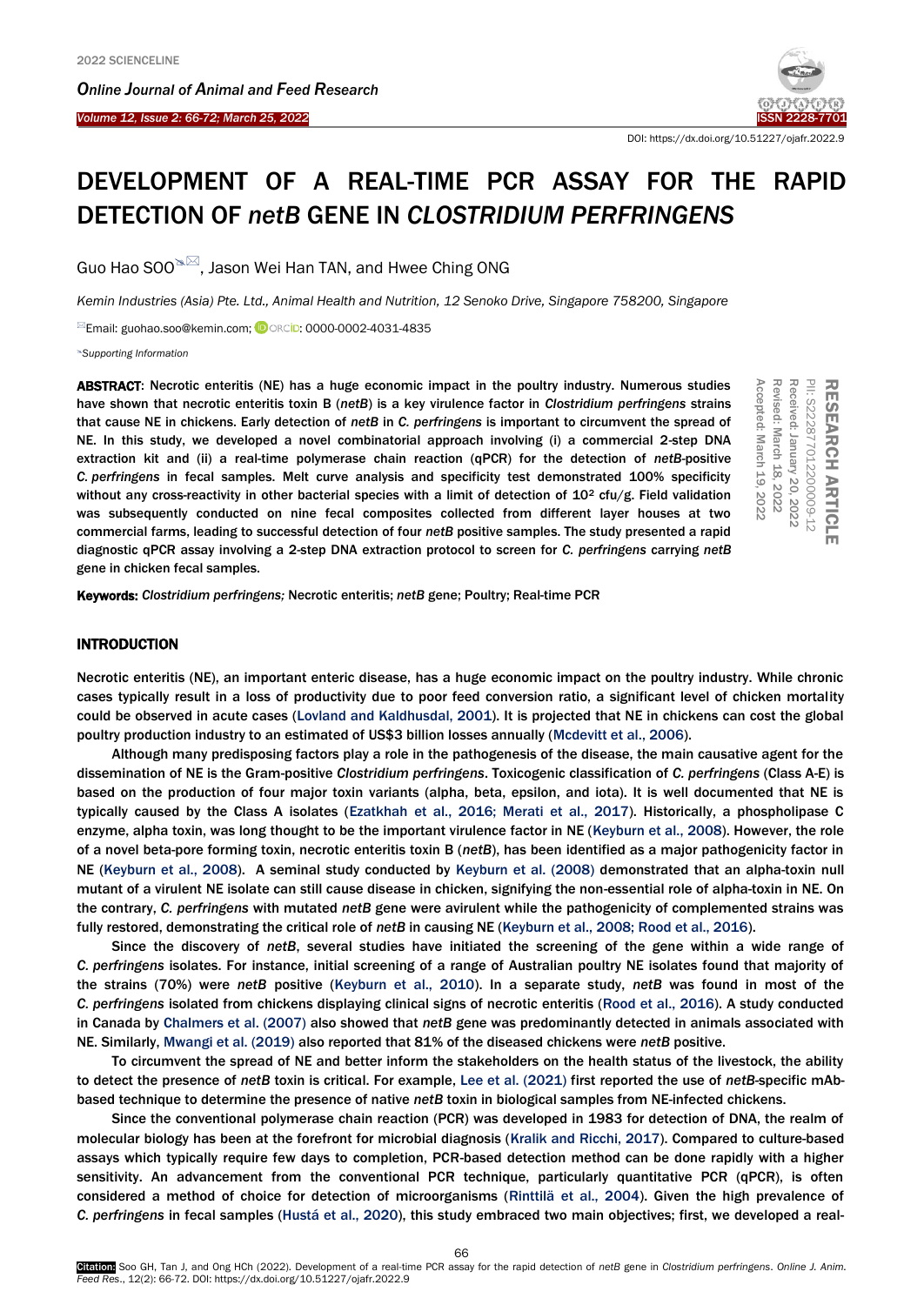time qPCR probe-based assay that detects *netB* positive isolates from fecal samples; second, we also evaluated a commercial kit consisting of a 2-step protocol to concomitantly (i) extract genomic DNA from fecal samples and (ii) stabilize the DNA at room temperature post-extraction. This allows ease of transportation of the extracted DNA to a laboratory to conduct qPCR without the need for a cold chain facility. Furthermore, we applied this assay for selective detection of self-spiked *netB* positive *C. perfringens* in fecal samples and deployed this assay to two commercial layer farms for on-field evaluation.

# MATERIALS AND METHODS

## Ethical Approval

Approval to carry out this study was not required as no invasive method was involved.

## Detection of *netB* gene toxin from *Clostridium perfringens* field isolates

Six *Clostridium perfringens* field isolates were screened for *netB* using conventional PCR with primers from Keyburn [et al. \(2008\)](#page-6-0) (Table 1). Confirmatory tests such as iron-milk presumptive test, motility-nitrate test, and lactosegelatin test were carried out for identification of the isolates. Briefly, DNA extraction of a single *C. perfringens* colony was carried out by resuspending the colony in 50  $\mu$ L of sterile distilled water and heating the suspension at 98 °C for 10 minutes. The PCR amplification was conducted in a 25 µl volume consisting of 2 µl of DNA template, 0.3 µM of primers, 1x DreamTaqTM Green PCR Mastermix (Thermo Fisher Scientific™, USA) and Water, nuclease free (Thermo Fisher Scientific<sup>™</sup>, USA) on a thermocycler (miniPCR®, USA). The PCR conditions involved initial denaturation for 120 seconds at 95 °C, followed by 35 cycles of DNA denaturation for 15 seconds at 95 °C, annealing at 55 °C for 30 seconds, and extension at 72 °C for 30 seconds, with an additional extension for 5 minutes at 72 °C at the end of the 35<sup>th</sup> cycle. For amplicon visualization, 18 µl of amplified fragments were premixed with 2 µl of 10x BlueJuice™ Gel Loading Buffer (InvitrogenTM, USA) and loaded into the wells of agarose gel containing SYBRTM Safe DNA Gel Stain (InvitrogenTM, USA). Amplicons were observed using an electrophoresis visualization system, blueGel™ (miniPCR®, USA), with BenchTop 1 Kb DNA Ladder (PromegaTM, USA) for amplicon size estimation. The *netB* positive isolates were cryopreserved for subsequent downstream real-time PCR assay development.

| <b>Table 1 - Primers and probe used in conventional and real-time PCR for detection of netB gene</b> |                                      |           |                       |  |  |
|------------------------------------------------------------------------------------------------------|--------------------------------------|-----------|-----------------------|--|--|
| <b>Primer or Probe</b>                                                                               | Sequence $(5' - 3')$                 | Size (bp) | Reference             |  |  |
| AKP78 (Forward) <sup>1</sup>                                                                         | <b>CTTCTAGTGATACCGCTTCAC</b>         | 383       | Keyburn et al. (2008) |  |  |
| $AKP79$ (Reverse) <sup>1</sup>                                                                       | CGTTATATTCACTTGTTGACGAAAG            |           |                       |  |  |
| netB Fwd (Forward) <sup>2</sup>                                                                      | <b>TAATGGTGATAAAAAATTTCACAGAT</b>    |           |                       |  |  |
| netB Rev (Reverse) <sup>2</sup>                                                                      | <b>TTAGCATTTTTAGGTGCTGTTA</b>        | 105       | -                     |  |  |
| netB Probe <sup>2</sup>                                                                              | CTGGTGGATTTTCACCCAATATGGCTTTAG (FAM) |           |                       |  |  |
| <sup>1</sup> : Primer / Probe used in conventional PCR assay; <sup>2</sup> : Real-time PCR assay     |                                      |           |                       |  |  |

## Development of real-time PCR (qPCR) for detection of *netB* gene in *Clostridium perfringens*

Primer pair netB Fwd and netB Rev targeting 105 bp of the *netB* gene was designed using Primer3Plus [\(Untergasser](#page-6-0) [et al., 2012\)](#page-6-0) as shown in Table 1. The primer pair was designed using *Clostridium perfringens* strain EHE-NE18 plasmid pJIR3535 as the reference *netB* gene (Accession: CP025502.1). Basic Local Alignment Search Tool (BLAST®) was carried out to ensure homology of the primers to the *netB* gene sequence (Altschul [et al., 1990\).](#page-6-0) A temperature gradient was carried out to determine the optimal annealing temperature  $(55 °C)$  of the primer pair. To ensure the specificity of the primer pair, a fluorescent melt curve analysis was also performed. Synthetic *netB* fragment (Integrated DNA TechnologiesTM, Singapore) was used as a positive control. The length of the fragment was 419 bp with coverage of nucleotide position from 30215 to 30633 of plasmid pJIR3535. A 20 μL reaction mixture containing synthetic *netB* DNA fragment, 0.3 µM of Fwd/Rev primers, 1x SensiFAST™ SYBR™ No-ROX Mix (Meridian Bioscience®, USA) and PCR Grade water was analyzed using Azure Cielo™ 3 (Azure Biosystems™, USA). The qPCR cycle used in this assay was as follows: Initial denaturation for 180 seconds at 95 °C, followed by 45 cycles of DNA denaturation for 5 seconds at 95 °C, annealing of primers and extension of template at 55 °C for 15 seconds.

Real-time TaqMan<sup>™</sup> FAM probe targeting *netB* gene was designed using an online tool, Primer3Plus. Similarly, BLAST alignment was carried out to ensure homology of the probe designed. A 20 µL qPCR reaction mixture consisting of template, 0.3 µM of Fwd/Rev primer, 0.2 µM of probe (FAM), 1x SensiFAST No-ROX Probe Mix and PCR Grade water was analyzed using Azure Cielo™ 3 (Azure Biosystems™, USA). A total of three technical replicates along with corresponding positive/negative controls were included in the analysis.

The *netB* specificity test was further analyzed empirically. Common inhabitants found in the gut such as *Salmonella*  spp*, Clostridium difficile, Clostridium butyricum, Campylobacter jejuni, Lactobacillus fermentum, Streptococcus suis, Enterococcus faecalis, Escherichia coli, and Bacillus subtilis* were tested for non-specific binding of *netB* primer pair and probe (Table 1). A *netB* negative *C. perfringens* ATCC® 13124 was also included in the analysis for potential crossreactivity within the same species.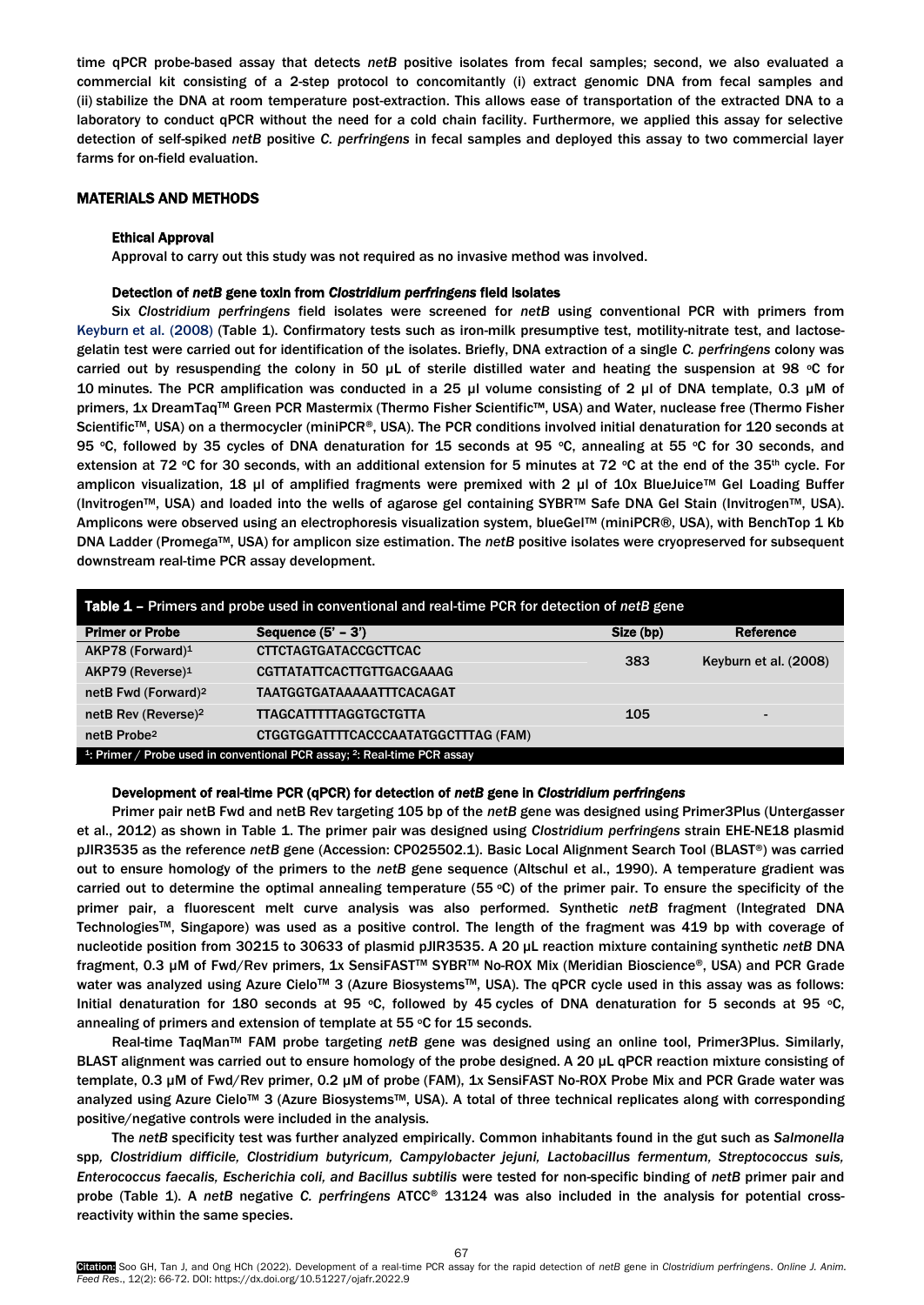# Detection of *netB* positive *Clostridium perfringens* in fecal samples

*Clostridium perfringens* isolate carrying *netB* gene (M4.6) was cultured at 37 °C in Thioglycollate Medium USP (OxoidTM, UK) for 18 h. A ten-fold serial dilution was performed from the overnight culture to prepare a series of standards for spiking. The bacterial standards were plated on Perfringens Agar (Oxoid, UK) to quantify the bacterial load. Chicken fecal samples (4 g) were artificially spiked with the standards to a final concentration ranging from  $10^1$  to  $10^6$  cfu/g. Arcis Sample Prep Kit (Arcis Biotechnology, UK) was used for DNA extraction. Briefly, Reagent 1 (R1) containing lysis buffer and DNA stabilizer to rapidly disrupt cell membranes and protect the released DNA from degradation was added. Prior to qPCR process, an equal volume of Reagent 2 (R2) containing wash buffer was added to the extract. DNA sample was further purified from the R2-treated fecal samples using QIAamp® DNA Mini Kit (Qiagen®, Germany) according to the manufacturer's protocol. Prior to the qPCR, an exogenous internal control (Primerdesign, UK) was added to the reaction mix to check for potential PCR inhibition. In brief, the 20 µL qPCR reaction mixture contained template (sample and internal control), 0.3 µM of Fwd/Rev primer, 0.2 µM of probe (FAM), 1x internal control primer/probe mix (VIC), 1x SensiFAST No-ROX Probe Mix and PCR grade water.

## Detection of naturally occurring *netB* positive *Clostridium perfringens* isolates in fecal samples

Validation study was conducted to evaluate the efficacy of this assay under field condition. Fecal samples were collected from two independent layer farms with a closed house system. A total of 50 g fecal composite was randomly collected from 3 collection points (front, middle and back) of the house. In this validation trial, a total of nine fecal composites were evaluated. Each of the fecal composite was homogenized using a disposable spatula, and 20 g of the composite was subsequently transferred to a sterile stomacher bag. An 80 ml of sterile Phosphate Buffered Saline was added to the stomacher bag and mixed homogenously. The content of the bag was left to stand for 10 minutes to allow sedimentation of debris particles. A 180 μL of the supernatant was added into a sterile microcentrifuge tube containing 300 µL of R1 (Arcis Biotechnology, UK). The stabilized extractants were delivered to a laboratory for qPCR analyses. Prior to qPCR process, an equal volume of R2 containing wash buffer was added to the fecal extract to remove nucleic acid chelation and enhance PCR reaction. QIAamp DNA Mini Kit was used subsequently for further purification and concentration of DNA according to the manufacturer's protocol. Real-time PCR analysis was then carried out for the purified samples.

## RESULTS

## Detection of *netB* gene toxin from *Clostridium perfringens* field isolates

Six Clostridium perfringens field isolates were cultured at 37°C in Thioglycollate Medium USP (Oxoid, UK) for 18 h. Subsequently, the cultures were plated on Perfringens OPSP Agar Base (Oxoid, UK) supplemented with Selective Supplements A and B (Oxoid, UK). The identity of all the field isolates was identified as *C. perfringens* through series of confirmatory tests. A conventional PCR amplification was subsequently deployed to screen for the presence of *netB* in *C. perfringens*. In this screening test, an expected *netB* amplicon size of 383 bp was observed for isolates S5.1 and M4.6 (Figure 1). On the other hand, *netB* was not detected for isolates S5.2, S5.3, M4.1, M4.3, and no template control (NTC) in the PCR assay. Isolates S5.1 and M4.6 were subsequently cryopreserved for subsequent downstream qPCR development.

## Melt curve analysis

The melting curve analysis resulted in a single peak with an average melting temperature (Tm) of 76.6  $\circ$ C to 77.2  $\circ$ C. As shown in Figure 2, melting temperature of isolate S5.1 and M4.6 were close to the synthetic *netB* fragment, demonstrating the specificity of the primer pairs. No peaks were observed in the no template control (NTC).

## Limit of detection (*netB* positive *Clostridium perfringens* isolate)

Limit of detection was determined as the lowest concentration of the isolate that can be detected using this assay. The range of detection spanned from 10<sup>2</sup> cfu/g to 10<sup>6</sup> cfu/g of *netB* positive *Clostridium perfringens* isolate. No significant difference was observed for the Cq value of the internal control for all the dilutions evaluated. As the assay was not able to detect fecal sample spiked at  $10^1$  cfu/g, the limit of detection of this assay was determined to be  $10^2$  cfu/g.

#### Specificity test

Specificity for *netB* real-time PCR assay was 100%. Expectedly, this assay was able to detect *Clostridium perfringens* isolate (S5.1) carrying *netB* with Cq value of 32.53. No cross reactivity was observed for other microorganisms tested, including *netB* negative *C. perfringens* ATCC 13124 strain in this test.

## Field validation

Amongst the nine composites collected from different layer houses at two commercial farms (farm A and B), four of the samples were detected positive for *netB* gene (Table 3). An exogenous internal control was added into the reaction mixture to distinguish true target negatives from false negatives arising from potential PCR inhibition. As shown in Table 3, the Cq (VIC) values of the internal control across six samples were within the expected range of  $28 \pm 3$ , signifying no PCR inhibition in the test run.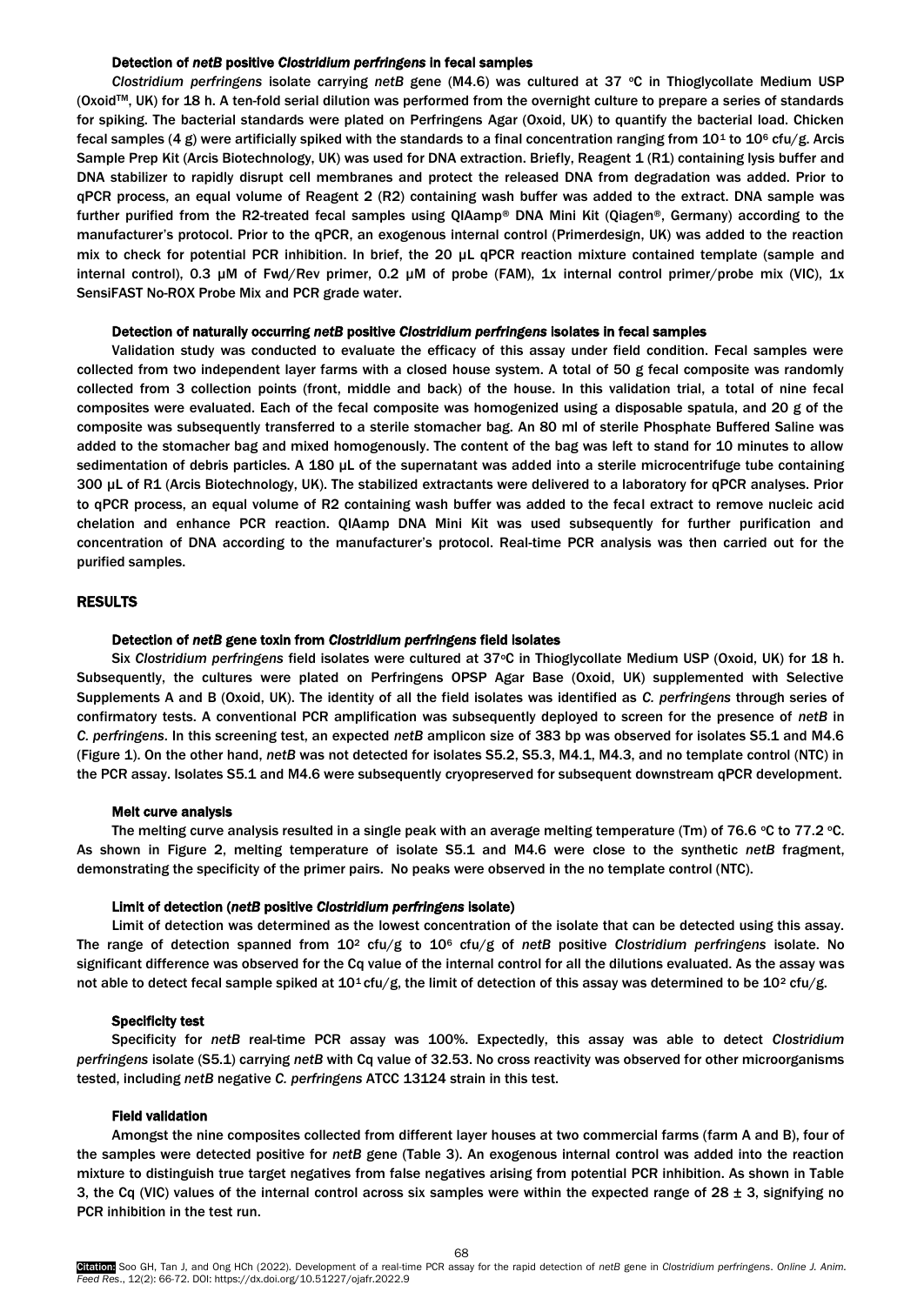

Figure 1 – Gel electrophoresis image of *Clostridium perfringens* isolates screening.







the Cq value was plotted against the logarithm of the concentration of amplicon (cfu/g). Cq values of the internal control were not statistically different between the different dilutions (p>0.05) using One-Way ANOVA.

69

Gitation: Soo GH, Tan J, and Ong HCh (2022). Development of a real-time PCR assay for the rapid detection of *netB* gene in *Clostridium perfringens. Online J. Anim.*<br>Feed Res., 12(2): 66-72. DOI: https://dx.doi.org/10.512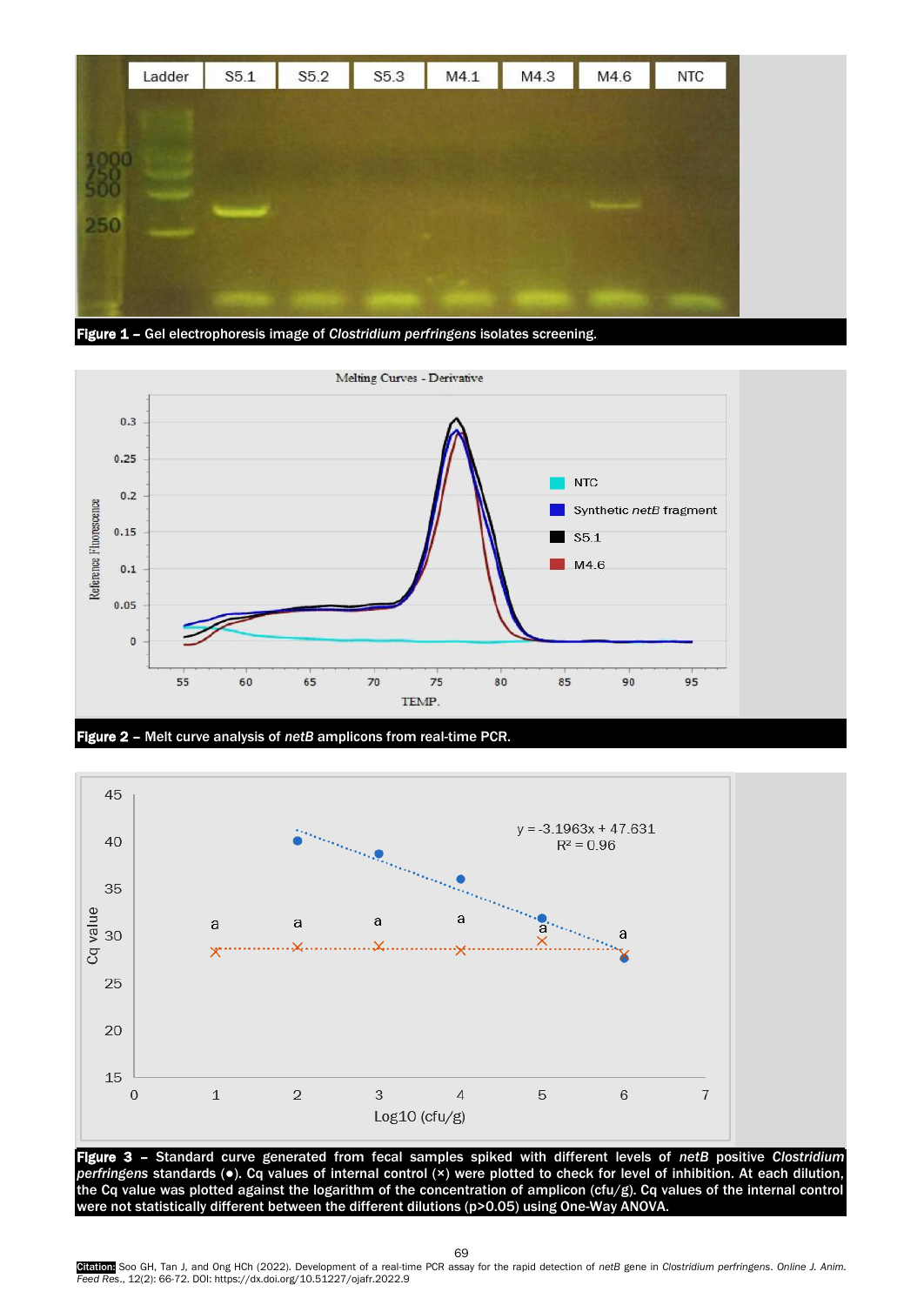Table 2 – Real-time PCR results on the specificity of the primer pair and probe on difference bacteria.

| <b>Bacteria</b>                                                                                                                                                                                   | <b>Strain</b>           | Cq (FAM) |  |  |
|---------------------------------------------------------------------------------------------------------------------------------------------------------------------------------------------------|-------------------------|----------|--|--|
| Clostridium perfringens <sup>1</sup>                                                                                                                                                              | S5.1                    | 32.53    |  |  |
| Clostridium perfringens                                                                                                                                                                           | ATCC <sup>®</sup> 13124 |          |  |  |
| Salmonella spp. <sup>2</sup>                                                                                                                                                                      | <b>Feed Isolate</b>     |          |  |  |
| Clostridium difficile                                                                                                                                                                             | ATCC <sup>®</sup> 9689  |          |  |  |
| Clostridium butyricum                                                                                                                                                                             | ATCC <sup>®</sup> 19398 |          |  |  |
| Campylobacter jejuni                                                                                                                                                                              | ATCC <sup>®</sup> 35918 |          |  |  |
| Lactobacillus fermentum                                                                                                                                                                           | ATCC <sup>®</sup> 23271 |          |  |  |
| Streptococcus suis                                                                                                                                                                                | $ATCC®$ 99849           |          |  |  |
| <b>Enterococcus faecalis</b>                                                                                                                                                                      | <b>NUS-EL 7/10 P4</b>   |          |  |  |
| Escherichia coli                                                                                                                                                                                  | ATCC <sup>®</sup> 25922 |          |  |  |
| <b>Bacillus subtilis</b>                                                                                                                                                                          | PB <sub>6</sub>         |          |  |  |
| <sup>1</sup> Clostridium perfringens S5.1 was used as a positive control. <sup>2</sup> Salmonella spp. was isolated from feed sample and identified using Analytical<br>Profile Index (API 20) E. |                         |          |  |  |

| Table 3 - Field validation results of fecal composite samples from Farm A. |                |          |  |  |
|----------------------------------------------------------------------------|----------------|----------|--|--|
| <b>Sample</b>                                                              | Cq (FAM)       | Cq (VIC) |  |  |
| House 1                                                                    |                | 26.68    |  |  |
| House 2                                                                    |                | 27.07    |  |  |
| House 3                                                                    |                | 27.16    |  |  |
| House 4                                                                    |                | 26.77    |  |  |
| House 5                                                                    | 35.96          | 26.79    |  |  |
| House 6                                                                    | 36.72          | 26.73    |  |  |
| <b>Positive Control</b>                                                    | 32.93          | 26.65    |  |  |
| <b>Negative Control</b>                                                    |                | 27.17    |  |  |
| <b>NTC</b>                                                                 | $\blacksquare$ | -        |  |  |

| Table 4 - Field validation results of fecal composite samples from Farm B. |          |          |  |  |
|----------------------------------------------------------------------------|----------|----------|--|--|
| <b>Sample</b>                                                              | Cq (FAM) | Cq (VIC) |  |  |
| House 1                                                                    | 40.23    | 28.39    |  |  |
| House 2                                                                    | 40.36    | 27.32    |  |  |
| House 3                                                                    |          | 28.01    |  |  |
| <b>Positive Control</b>                                                    | 35.01    | 27.72    |  |  |
| <b>Negative Control</b>                                                    |          | 27.84    |  |  |
| <b>NTC</b>                                                                 |          |          |  |  |

# **DISCUSSION**

Necrotic enteritis is an important disease in the poultry industry. It has been well documented that the key contributing virulence factor of NE is a pore forming heptameric NetB toxin [\(Keyburn et al., 2008\).](#page-6-0) In this study, we initially obtained two *netB*-positive *Clostridium perfringens* field strains through conventional PCR screening. The discovery of the bacterium carrying *netB* gene forms the experimental basis to further develop a *netB* real-time PCR diagnostic assay. We first designed a qPCR primer pair targeting 105 bp of the *netB* nucleotide sequence. A BLAST alignment was performed against the publicly available *netB* gene reference to ensure the coverage of the sequence of primers is within the consensus sequence of the target gene. Our melt curve analysis (Figure 2) and specificity test (Table 2) demonstrated the high specificity of our primers and FAM-based probe.

Preserving the integrity of DNA is critical for validation of different analyses, and this undertaking often requires different types of equipment for storage which may not be accessible in field (G[roenenboom et al., 2019](#page-6-0)). To simplify the DNA extraction and storing process at a resource limited setting (e.g. farm), we coupled a simple 2-step DNA extraction process with our pre-established qPCR assay. This 2-step process incorporates two different reagents (R1 and R2) to (i). lyse bacterial cells, (ii) stabilize the genetic elements at field level, and (iii) enhance downstream PCR reaction through removal of inhibitors. With this rapid and convenient extraction method, we envision that any untrained farm personnel with limited resources will be able to collect, composite, and extract the DNA from fecal samples conveniently prior to sending the extracted sample to a scientific laboratory for real-time PCR analyses.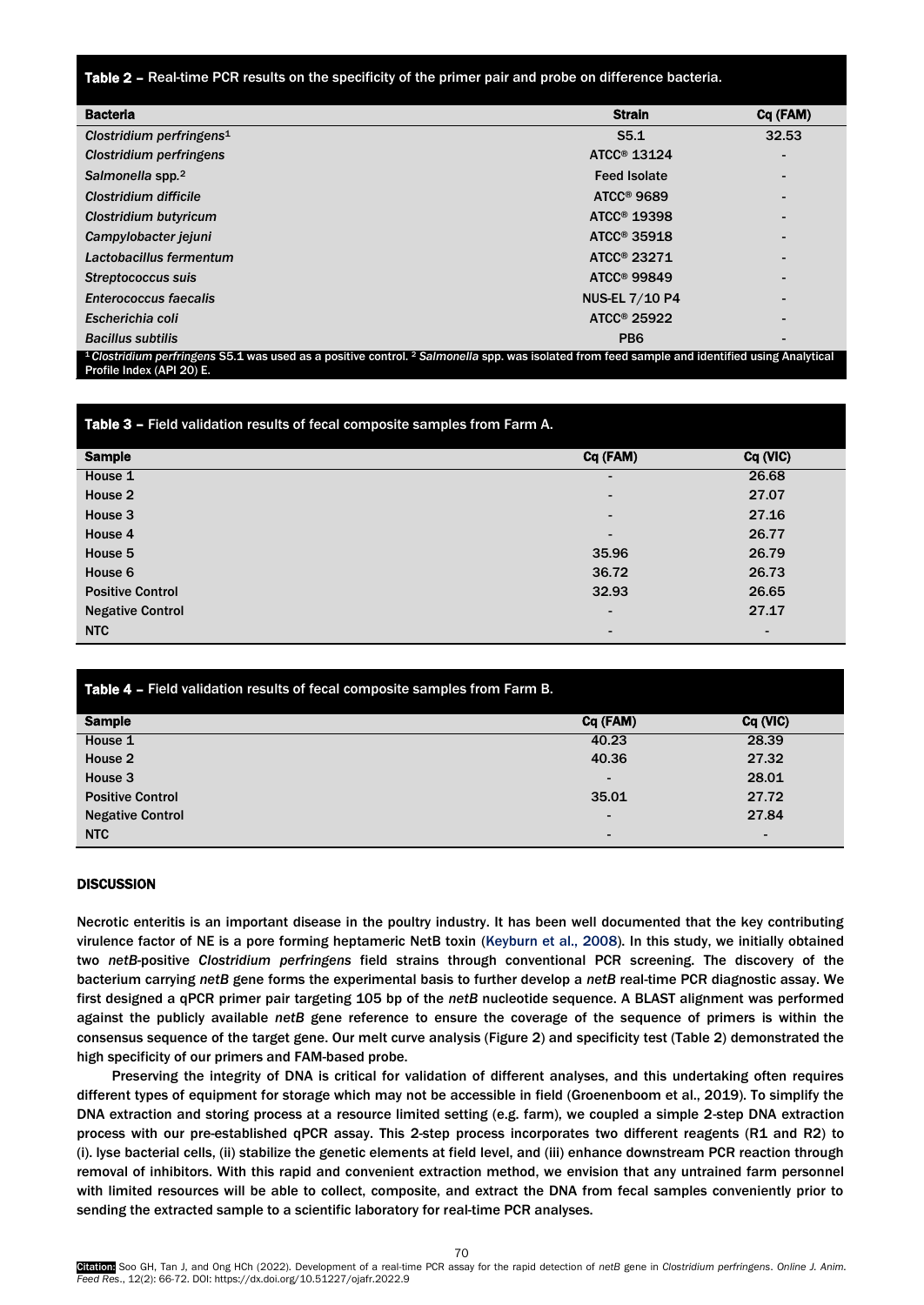To validate our combinatorial approach involving the 2-step DNA extraction and qPCR processes, first we artificially spiked layer fecal samples with different *C. perfringens* standards (101 to 106 cfu/g) to determine the limit of detection (LoD). We showed that our assay can be used to detect *C. perfringens* down to 102 cfu/g of bacterial load [\(Bustin et al.,](#page-6-0)  [2009\).](#page-6-0) However, it is worth noting that we were not able to recover *netB* gene in fecal samples spiked with 10<sup>1</sup> cfu/ml of *netB* positive *C. perfringens*. It could be attributed to the high concentration of DNA from background bacteria which may reduce the PCR efficiency for low target load [\(Forootan et al, 2017; Pan et al., 2017\)](#page-6-0) or sampling error due to low DNA concentration [\(Wilson, 1997; Tellinghuisen, 2020\).](#page-6-0) At present, we are trying to improve the sensitivity of this assay through a combinatorial approach involving different extraction methods and chemicals.

For actual on-field evaluation, a total of nine fecal composites were collected from two independent layer farms. We utilized the 2-step extraction method involving R1 at initial stage to lyse the bacteria cells and stabilize the released DNA. Following that, the R1-treated samples were delivered to the laboratory for actual qPCR analyses. Four of the fecal composites were detected positive for *netB* (Table 3 and 4). As shown, the Cq value of our internal control across all nine samples were within the recommended range, suggesting no PCR inhibition in our assay. Altogether, our result demonstrated that qPCR assay could be used as a rapid environmental surveillance tool to detect the presence of *netB*positive *C. perfringens* in fecal samples. Numerous studies have indicated that high load of *C. perfringens* carrying *netB* gene in poultry fecal is a strong indicator of NE occurrence in livestock [\(Chalmers et al., 2007; Mwangi et al., 2019;](#page-6-0) Thi et al., 2021). We propose that this real-time PCR assay can be deployed on field to evaluate pathogenicity potential of field isolates through detection of the virulence factor *netB* in *C. perfringens*.

# **CONCLUSION**

The real-time PCR assay is a promising tool that can be deployed in the farm to detect presence of *netB*- positive *Clostridium perfringens* in chicken fecal samples. It can potentially be used as a routine surveillance system to diagnose the flocks' health conveniently. Fundamentally, detection of *netB*-positive *C. perfringens* in fecal samples may suggest potential field circulation of the pathogens amongst the flocks. As the *netB*-targeted approach is highly selective against pathogenic *C. perfringens*, this non-invasive assay could provide an alternative sampling technique for monitoring of potential NE outbreak in the farm segment.

## DECLARATIONS

#### Corresponding author

Guo Hao SOO; Email: guohao.soo@kemin.com

## Authors' contribution

G.H. Soo proposed the design of study, prepared the manuscript, and performed the laboratory analysis. J.W.H. Tan and H.C. Ong assisted in the design of study and reviewed the manuscript.

## Conflict of interests

The authors declared that there is no conflict of interest in this study.

## Acknowledgements

The authors would like to thank PT Kemin Indonesia for collection of chicken fecal samples from farms. We also thank C.H. Tan and Y.T. Wong for their constructive feedbacks on the manuscript draft. This study was supported by Kemin Industries (Asia) Pte Limited, Animal Health and Nutrition.

#### REFERENCES

- Altschul SF, Gish W, Miller W, Myers EW and Lipman DJ (1990). Basic local alignment search tool. Journal of Molecular Biology, 215(3): 403-410. [Article link](https://www.sciencedirect.com/science/article/abs/pii/S0022283605803602) | DOI[: 10.1016/S0022-2836\(05\)80360-2](https://doi.org/10.1016/S0022-2836(05)80360-2)
- Bustin SA, Benes V, Garson JA, Hellemans J, Huggett J, Kubista M, Mueller R, Nolan T, Pfaffl MW, Shipley GL, Vandesompele J and Wittwer CT (2009). The MIQE Guidelines: Minimum Information for Publication of Quantitative Real-Time PCR Experiments. Clinical Chemistry, 55(4): 611-622[. Article link](https://academic.oup.com/clinchem/article/55/4/611/5631762?login=true) | DOI[: https://doi.org/10.1373/clinchem.2008.112797](https://doi.org/10.1373/clinchem.2008.112797)
- Chalmers G, Bruce HL, Toole DL, Barnum DA and Boerlin P (2007). Necrotic enteritis Potential in a Model System Using Clostridium perfringens Isolated from Field Outbreaks. Avian Diseases, 51(4): 834-839. [Article link](https://bioone.org/journals/avian-diseases/volume-51/issue-4/7959-022807-REGR.1/Necrotic-Enteritis-Potential-in-a-Model-System-Using-Clostridium-perfringens/10.1637/7959-022807-REGR.1.short) | DOI: <https://doi.org/10.1637/7959-022807-REGR.1>
- Ezatkhah M, Alimolaei M and Shahdadnejad N (2016). The Prevalence of netB Gene in Isolated Clostridium perfringens From Organic Broiler Farms Suspected to Necrotic Enteritis. International Journal of Enteric Pathogens, 4(3): 1-4. [Article link](http://enterpathog.abzums.ac.ir/FullHtml/35667) | DOI: [10.15171/ijep.2016.03](http://dx.doi.org/10.15171/ijep.2016.03)